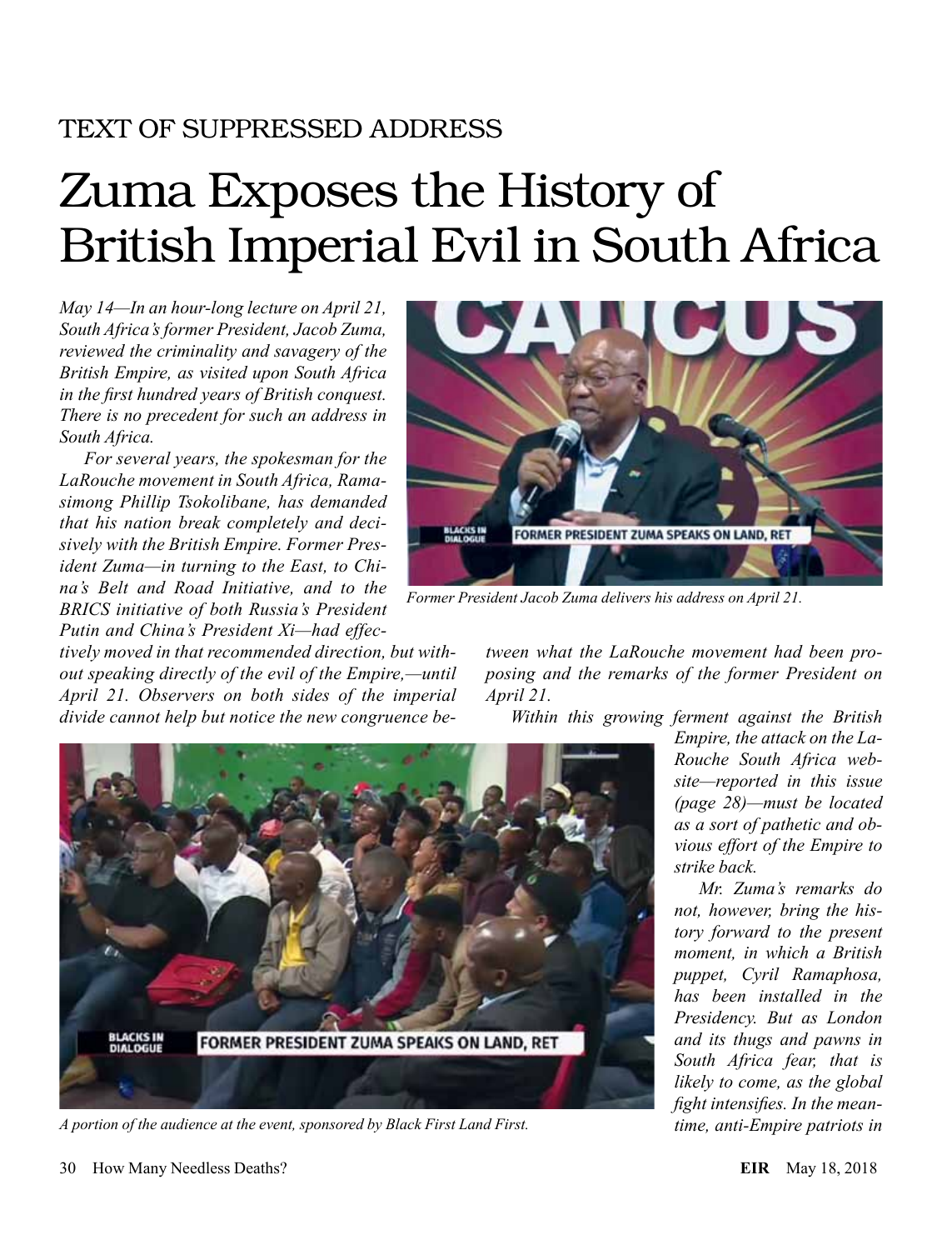*Video of former President Zuma's address, posted on the African News Network (ANN7) website, was suppressed within a few days of its appearance, and ANN7 itself has not survived, for related reasons. Here is EIR's edited transcript, with subheads added, of the first 36 minutes of Mr. Zuma's address—the portion in which he attacks the British Empire. EIR has now made the [video of the entire address](https://www.youtube.com/watch?v=hAGMsOFL8WM) available, once again.* 

*Zuma was speaking at a "Blacks in Dialogue" event in Braamfontein, Johannesburg, under the sponsorship of Black First Land First (BLF).*

 **Jacob Zuma:** [video begins in mid-sentence] ... was forced [by Governor Somerset in 1817] to cede land between the Great Fish and Keiskamma rivers to the British. As you hear, he [Xhosa chief Ngqika] was not asked, he was forced to do so. [applause] And they were doing it all over. One of the Zuma chiefs [had been situated] near Pietermaritzburg, the town called Howick,— all of that area belongs to the Zumas. We're claiming it! [laughter, applause] We're claiming it.

They came, the British, to say, "Look, we ask you to give a small portion; we want to establish a town." He said, "No. I don't want

it." They went away. They came a second time with weapons and soldiers and guns, and said, "We have come to ask for this piece of land." [laughter] He realized this now was war, and said, "Well, you can just use that space only," as if that was not enough.

Once they realized how fertile the ground was,— You know this big dam, Midmar Dam, it's actually supposed to be Zuma Dam. [laughter, applause] After some time, they said, "No, can you just go to the other side of the mountain, so that here we will do something," and they were establishing farming. All those farms there, the majority of them, are British owned [inaudible].



*Bambatha, a Zulu chief, led the last military action against the British occupation forces, in 1906. Here, Chief Bambatha (right) and an attendant.*

The critical point is that they had every power we didn't have, to colonize us. We fought, though—seriously.

In 1818, the British invaded the Xhosa territory, by attacking Ndlambe, who was one of the leaders, and seized 23,000 cattle, marking the outbreak of the Fifth War of Dispossession. Subsequently, those Xhosas and those communities whose cattle had been seized, rallied behind Makhanda ka Nxele, who led an attack of 6,000 warriors on Grahamstown. They provoked us.

They did everything.

In 1825, Landdrost [Cape Colony Magistrate] Andries Stockenström—or -room or -rome, I don't know [laughter]—begins issuing temporary permits allowing white farmers to graze their livestock north of the Orange River, but they were not allowed to trade or erect buildings. This changes later in the decade, as farmers stop asking for permission and simply inform the magistrate.

1828: Ordinance 49 of 1828 is passed. The ordinance allows the government to source laborers from "frontier" communities. All black workers were given passes for the sole purpose of working, and all contracts over a month long were to be registered.

So, systematically, they began to want to know each and every one of us. You must carry a pass, you must be registered, you must be

known. [That was] partly also to prevent us from fighting, because they can easily identify us.

## **Annexation after Annexation**

In 1829, January, Maqoma raids Bawana, a Thembu chief, forcing the latter's followers to flee across into territory seized by the colonialists. Stockenström got the expulsion of Maqoma from the Kat River Valley and establishes a settlement for landless Khoi, to create a buffer zone between the Xhosa community and white settler farmers, and to consolidate territories seized by the colonialists. Maqoma responds by increasing cattle raids on white farmers, forcing them to informally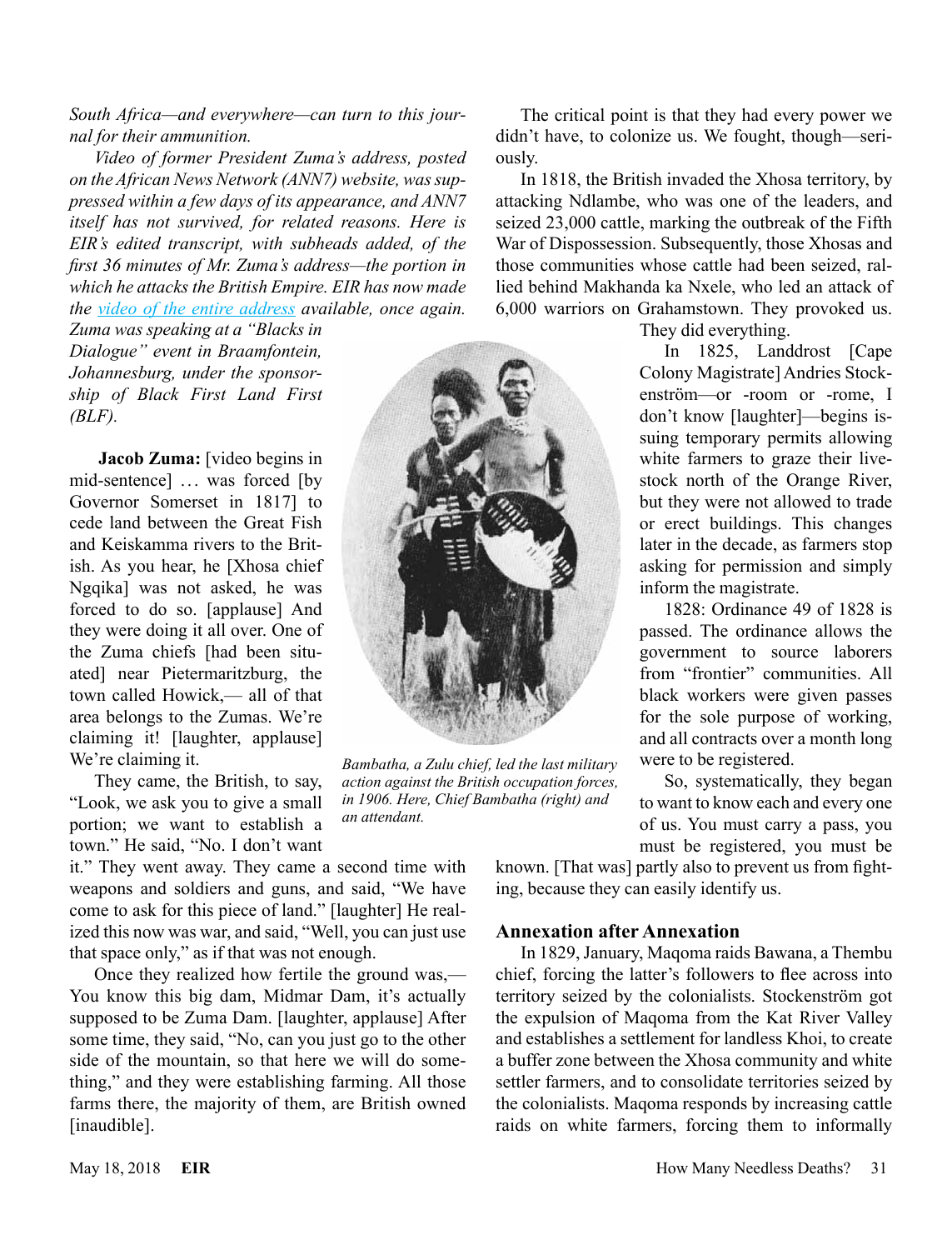

*The Battle of Blood River, 1838. Voortrekkers, led by Andries Pretorius, defeated the Zulu at the Ncome River and took possession of the area from the Tugela River to the Umzimkulu, to form the Republic of Natalia. In 1844, the British threatened Natalia and then took it over, renaming it Natal (see map).*

allow him to return to the territory.

In 1833 and 1835, in December, the Xhosa community launched an attack on the British after [Xhosa chief] Xhoxho was injured by a British patrol, sparking

the Sixth War of Dispossession.

So you can count a number of incidents where we were provoked. They covered, in actual fact, the entire country. They moved throughout, they attacked, [inaudible]. There are these guys, like Sir Benjamin D'Urban—I don't know why Durban was named after this fellow. [Inaudible] And there was annexation after annexation.

In 1837, voortrekkers [Afrikaners moving from Cape Colony to the interior to get free of British rule] under the leadership of Hendrick Potgieter defeated the Ndebele under Mzilikazi at the Marico River, and seized vast tracts of land between the Limpopo and Vaal rivers. It must be noted that Mzi-



likazi is one king who was effectively exiled by the Boers and seems to have been written out of South African history. He had to cross to Zimbabwe finally; he went to Botswana, then crossed to Zimbabwe. And he had had

quite a big kingdom.

In 1838, in May, the voortrekkers led by Andries Pretorius fought and defeated the Zulu at the banks of the Ncome River, called the Blood River, and dispossessed them of their land. In fact, they took the whole area in the south of the Tugela [River], naming it Republic of Natalia. It only changed later, when the British took it, and they called it

It's countless, the ac-

But let those among us who can put it together, and articulate it, present it everywhere. And I would be happy if you could go and address Parliament [applause] about those matters.

#### 32 How Many Needless Deaths? **EIR** May 18, 2018

counts where they went. They even went to the Sekwatis [royal family of the Pedi], particularly the Afrikaners went, Hendrick Potgieter. He also signed a treaty there. So there is no corner of the land they did not touch. The point I'm stressing is that this

Natal.



*General Sir George Cathcart, governor of Cape Colony, attacked the BaSotho people under King Moshoeshoe in 1852.*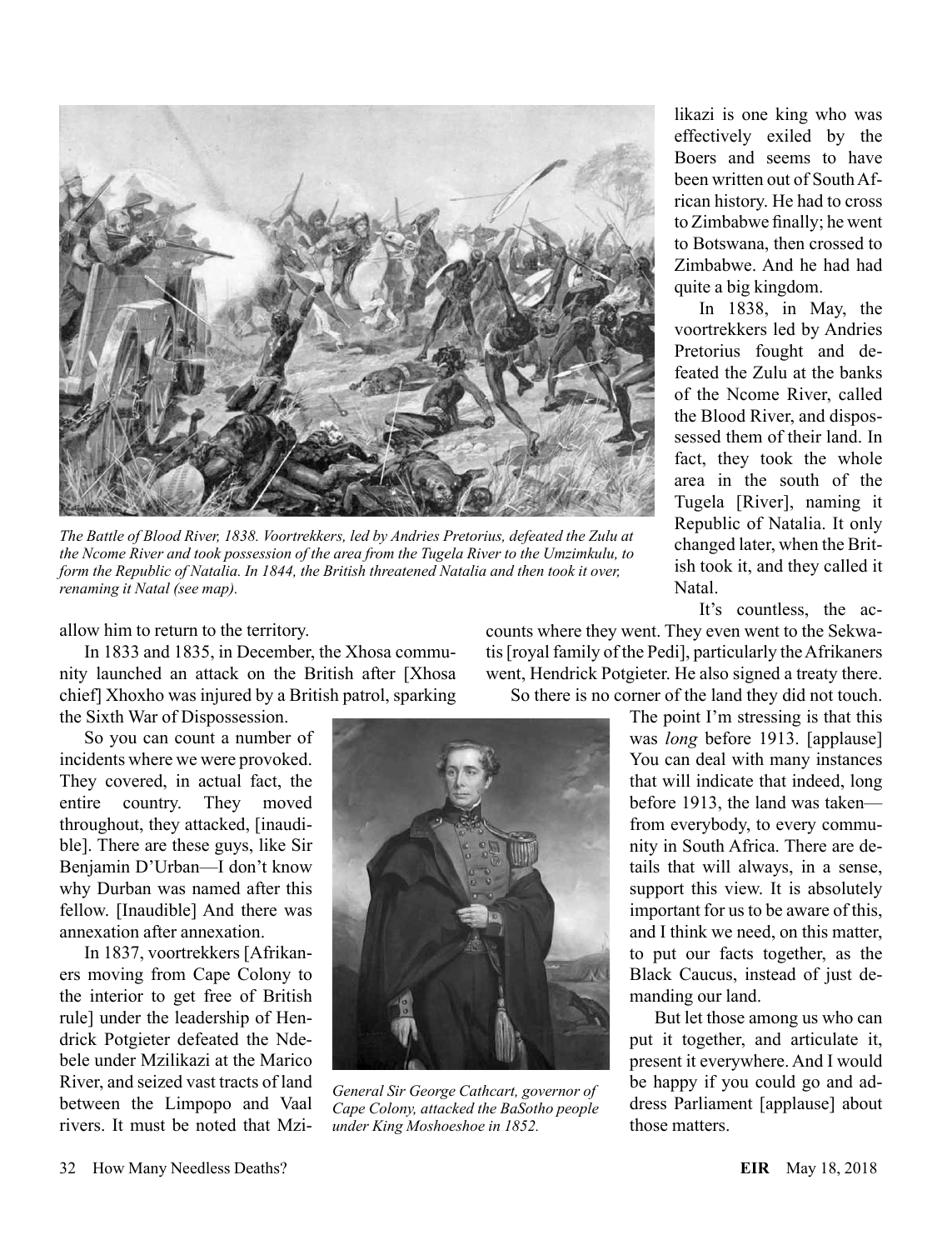

In 1848, in February, a government land commission established during the year, states that the extent of land recommended by the 1846-47 commission is excessive. The commission apportions land to white settlers.

This point about settlers is important for us to appreciate: Part of our difficulties in South Africa is because we have the biggest number of European settlers—in the whole world. [applause] And we've got to appreciate that therefore, the resistance to giving land is going to be very serious.

Many countries in Africa were colonies. Once they were decolonized, the administrators packed their bags and left. Here, we used to call it, Special—hmm? [audience responds, "Colonization of a Special Type"]. Exactly, Colonization of a Special Type, where the colonizer lives with the colonized.

That tells you how difficult our struggle is. In all other countries, they left, but the people remained, did whatever they wanted to do with their land, their everything. With us different—we're all here. [laughter]

#### **Creating a Docile Workforce**

In 1850, Sir George Grey confiscated land from black people, leaving them to search for work on farms.

The taking of the land—one of the things that encouraged it, was to force blacks, particularly after the discovery of diamonds and gold, to go and work. If they had land, they would not have had to leave, and so it was important to deliberately dispossess them. There were many things they introduced, in order to force us to go and work, so the taking of the land created the labor force. We were people, in our country, citizens [indistinct], working our land, everything. We're

then turned into laborers, because the land had been taken from us.

In 1852, the British under Sir George Cathcart attacked the BaSotho under King Moshoeshoe. And it was the same, until King Moshoeshoe asked the British



*King Moshoeshoe of the BaSotho (1786-1870) with his councilors. After repulsing the British and then the Boers, Moshoeshoe lost extensive territory to the Boers in new attacks. Moshoeshoe eventually turned to the British for protection in 1867. See Basutoland on the map (now Lesotho), an enclave within South Africa.*

to help.

There are many of the incidents that detail how the land was taken away from us, and I don't know why people should pretend it never happened. [applause]

In November 1853, a resolution taken by the Volksraad [Afrikaner legislative assembly in the Transvaal] enabled District Commandants to grant land for occupation by Africans on condition of "good behavior." [laughter] And "good behavior" was simple: be kind to them, don't fight. However, under the resolution there was no individual title. Africans had to use the land communally. Chiefs were regarded as trustees of the tribe. However, power over the land still remained the hands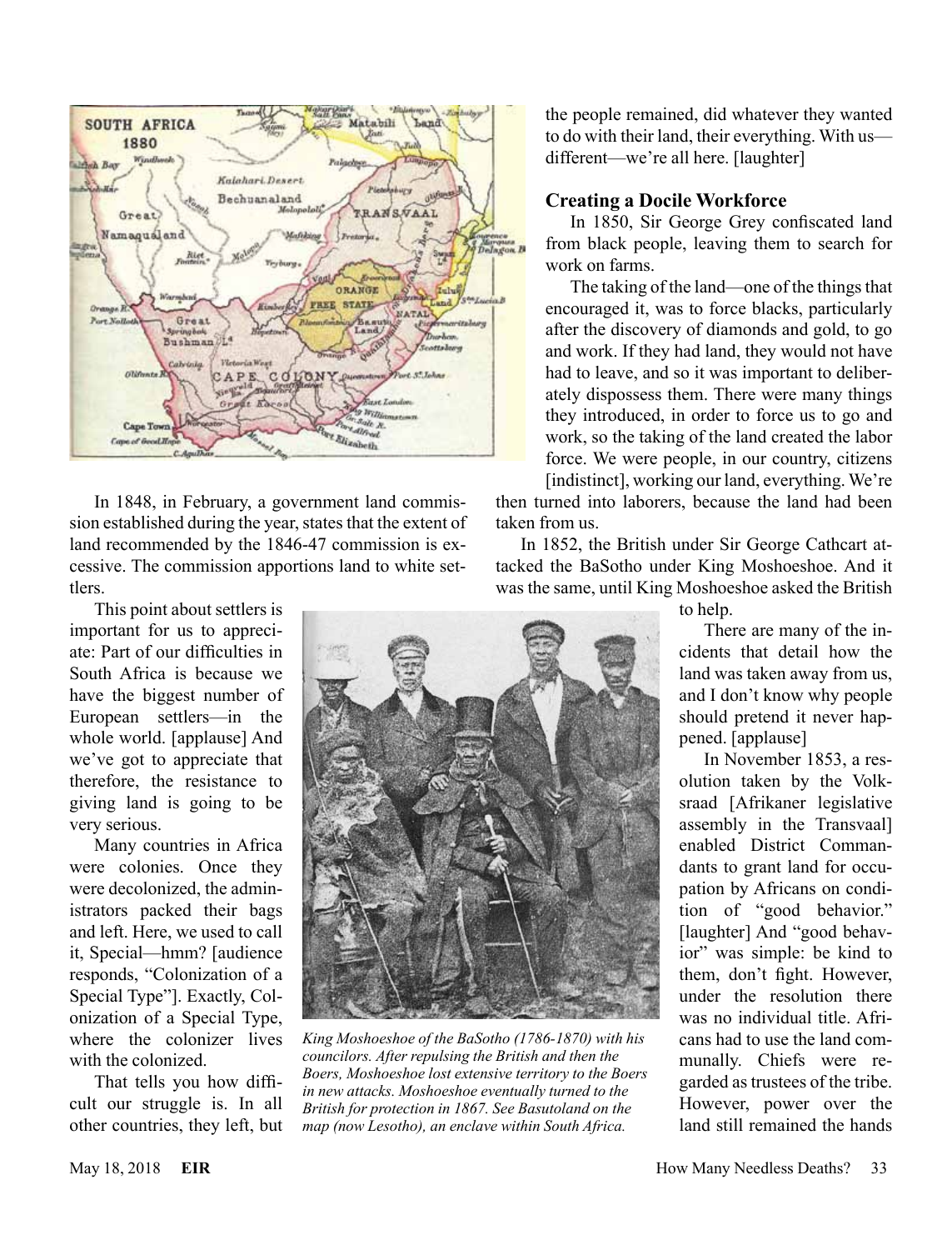

Illustrated London News, 1879

*The British invasion of Zululand (north of Natal, see map), in 1879, led to the Battle of Isandlwana, in which the Zulu inflicted a humiliating defeat on the British. Here, two British officers retreat from the battle (seen faintly in the background). Of 57 British officers, five survived. The British lost a thousand rifles, their two field artillery guns, 400,000 rounds of ammunition, most of the 2,000 draft animals, and 130 wagons.*

of the white government. "Be kind, the land is not yours, it's just that your chief is keeping it in trust." So, all of that.

In 1855, in June, Resolution 159 is adopted by the Transvaal government. It prohibits anybody who was not a burger [citizen] from owning land and also prohibits Africans from having burger rights. So there were laws and regulations made just to keep you away from land.

1856, voortrekkers declare an independent Zuid-Afrikaansche Republiek, and lay claim to the Transvaal,— You must not like my Afrikaans. My Afrikaans is prison Afrikaans. [laughter] It is very different.

They declare this republic, and lay claim to the Transvaal and the land up to the Limpopo River. [They] just say, "This is our land now. Move off."

## **Still, Whites Should Have Some Land**

In 1857, in April, Lieutenant General Scott issues a proclamation offering vacant Crown lands which are between 300 and 3,000 acres. This increases land speculation by white settlers who, in turn, after purchasing the land, lease it to Africans, at yearly rental of 5 shillings. So, with time, it becomes stronger and stronger.

In 1958, the First BaSotho-Boer War breaks out as a voortrekker commando attacks Thaba Bosiu. In response, the Sothos mobilize an army of 10,000 warriors who raid unprotected settler farms and defeat the voortrekkers and force them to retreat. This battle continued for some time, until Moshoeshoe asked for British protection, and then that's how Lesotho becomes the British protectorate, protecting themselves from the Boers.

This happened in every other area, until they covered the whole country. Kingdoms fell; some disappeared.

After pushing some people across rivers, they put on the other side, the line of soldiers that are waiting for people to cross.

The story of land is a sad story in our country. It's a sad story that there was a deliberate decision to send a particular number of settlers in 1820-something, to come and settle and draw a border, to say, "This land at this site, now belongs to somebody."

When people send their cattle across, if they cross their cattle too fast, they are called "thieves": "They have come to steal our cattle." And I don't think they came with a single cow in the ship, when they landed. [applause]

The critical point is that the issue of the land needs to be discussed properly. We need to discuss it fairly. We are not saying these people should have no land. We say we can't remain without land, when they have land. We must find a formula. We tried to work out on a formula, willing something and willing something. [laughter] Willing seller, willing buyer.

**Audience member:** Willing buyer, willing seller.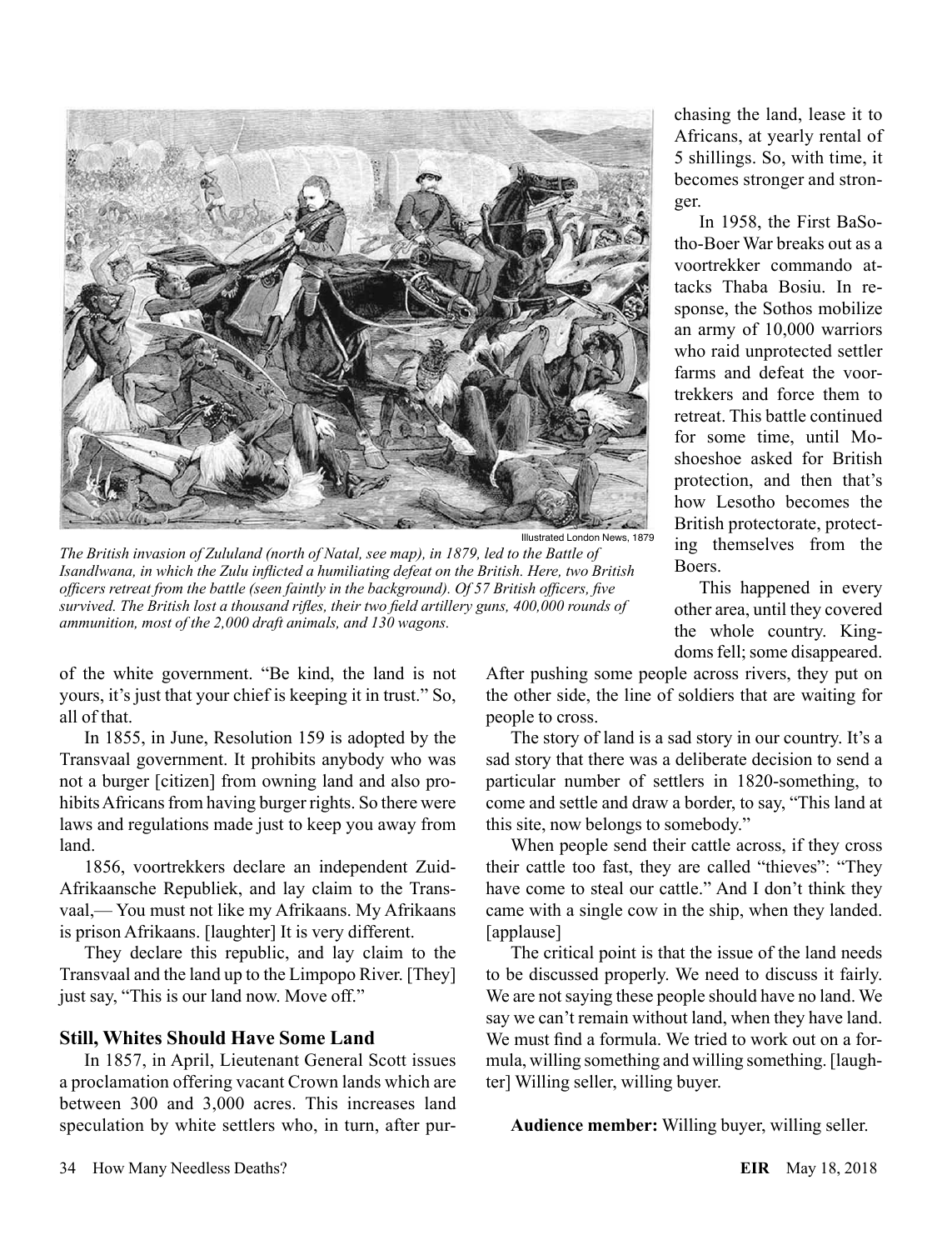

*The Battle of Ulundi, 1879. After their defeat at Isandlwana, the British attacked the Zulu anew at Ulundi, with a changed and reinforced order of battle, and prevailed. They captured and deported King Cetshwayo and broke up the Zulu kingdom into 13 chiefdoms.*

**Zuma:** Willing buyer, willing seller. It did not work in the 24 years [since majority rule began in 1994], sufficiently. And we need to agree, rather than to say, "No, no. This can't happen; it's wrong." Because you make us think about this history, and to ask, then, what must we do? [applause]

In 1879, Zulu warriors defeated the British at the Battle of Isandlwana, January. The British forces are defeated by the Zulu *impis* [warrior formations], at the Battle of Isandlwana, indeed.

#### **Africans Turn to Political Methods**

In November, the Pedi under the leadership of Sekhukhune are defeated by British forces, leaving about 1,000 Pedi warriors dead. Sekhukhune is captured and imprisoned in Pretoria. Just look how the kingdoms,— which have been destroyed without any second thought.

In the Cape, the government annexes Fingoland (amaMfengu) and Griqualand West, which constitutes two-thirds of the territory between the Cape and Natal.

In 1882-83, white farmers lay a siege on Ndzundza (Ndebele) for nine months, who when faced with starvation, are forced to surrender. Their fertile lands are seized and divided among the voortrekkers. Each war participant is given five families to use as servants, who work for little or no pay on the farms.

So we've been turned into real proletariat, into almost slaves. You are sitting here with your land—suddenly it is taken away. Suddenly, your enemy says, "You are now my worker. I'll pay you if I want. If I don't sorry."

1885: Gcalekaland and Thembuland are incorporated into the Cape Colony. So anything that was remaining, is taken.

1887: After defeating the Zulu warriors at the Battle of Ulundi [1879], the British

formally annex Zululand to pre-empt the simmering threat of the Zulu people fighting back to recover the loss of their territory. The kingdom is broken up into thirteen chiefdoms by Garnet Wolseley and placed under different chiefs, each with a British resident. The chiefs are asked, and told, "The magistrate is your *nkosi* [master]. You report there."

This is a story of the land, how it was taken, and how we became landless.

The last one—there are many—the last one was the introduction of poll tax, which made Chief Bambatha rebel. Chief Bambatha kaMancinza, on his own [applause] led a bloody revolt and defeated the advancing British law and forces who were trying to fight him. [He] dealt with them, but they organized; more reinforcements were sent in to try and capture him. He fled and operated from the Nkandla Forest and continued to build a resistance army and conducted a guerrilla warfare, together with Chakijana.

The white troops in the area were faced with that fight, including the leaders, chiefs who agreed to pay poll tax. Chakijana had formed the guerrillas. They dealt with them. That led to the arrest of King Dinizulu and indeed, Bambatha was defeated.

This was the last resistance from us, as Africans. It